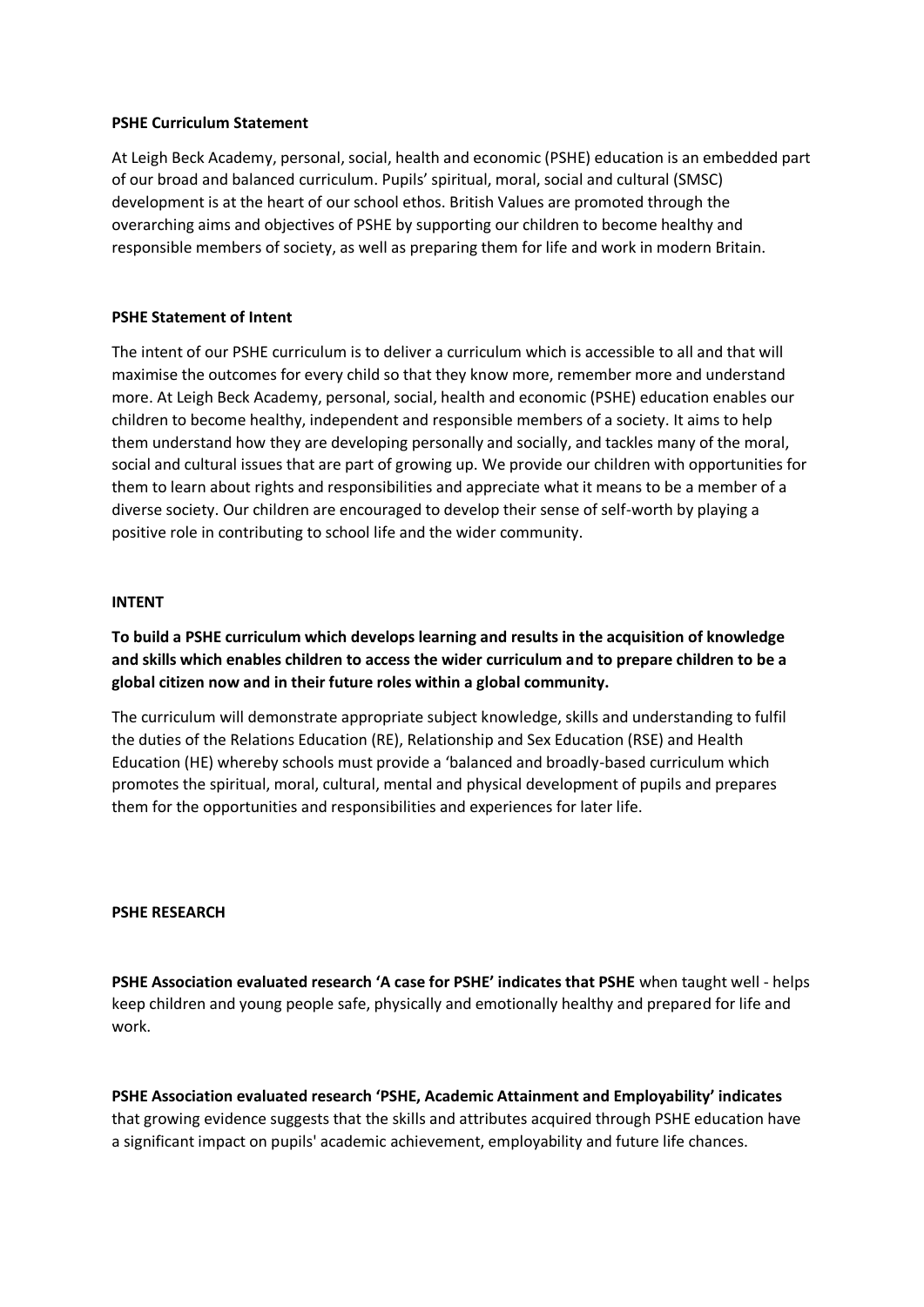### **IMPLEMENTATION**

 **We provide a clear and comprehensive scheme of work in line with the National Curriculum.**

Leigh Beck have an embedded Primary PSHE scheme of Work derived from the PSHE Association. The following resources embed social and emotional aspects of learning within a whole school PSHE programme. The scheme of work includes

- Substance Misuse
- Tobacco
- Risk Taking / Safety
- **•** Diversity
- Emotional Health
- Coping Strategies
- Healthy Eating
- Healthy relationships/bullying
- Puberty/Growing up
- Financial Education
- **•** British Values
- Democracy
- Citizenship
- Physical Activity
- E-Safety
- Careers

The Scheme of work also includes opportunities to link British Values, SMSC and schools Key skills into the curriculum. The spiral curriculum starts in Year 1 and follows the children through to Year 6. Our scheme of work uses open learning activities which suit the ethos of PSHE. All learning activities used allow opportunities for discussion and debate. Open learning activities provide an opportunity for students for pupils to develop their skills, knowledge and attitude. Never underestimate the impact of children debating or discussing- even practising using language or talking about feelings can help them develop key skills for the future.

## **Wider Curriculum**

All subjects make a link to PSHE, BV, SMSC and the language is used consistently by all staff.

## **Displays across school**

PSHE, BV and SMSC displays throughout school reinforce the PSHE curriculum enabling children to make links.

# **Assemblies**

 Whole school, Key Stage and class assemblies always make a link to PSHE, British Values and SMSC.